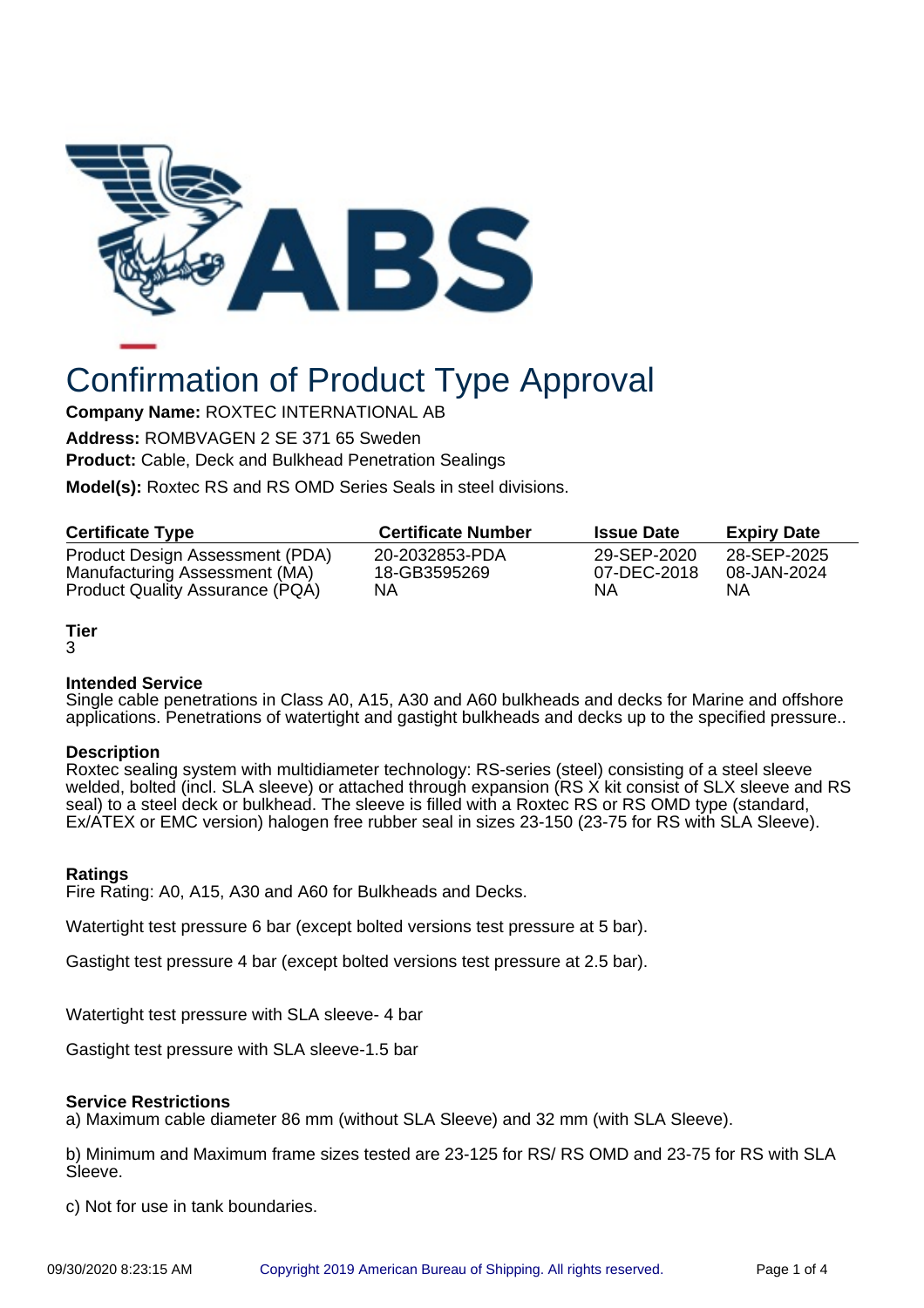d) Tested with Marine Power/ Instrumentation/Control Cables.

e) Insulation material is to be A-60 approved type and installed in accordance with the manufacturer's ABS approved installation drawings to the satisfaction of the Surveyor.

f) Unit Certification is not required for this product. If the manufacturer or purchaser's request an ABS Certificate for compliance with a specification or standard, the specification or standard, including inspection standards and tolerances, must be clearly defined.

#### **Comments**

a) All seal type should be installed in accordance with the manufacturers instructions in accordance with ABS approved installation drawings.

b) Watertight or fire rated bulkheads or decks for cable penetrations are to be examined and tested as per ABS Marine Vessels Rules 3-7-1/Table1 and 4-8-4/29.15.

c) When requested to be used in watertight bulkheads on passenger ships or special purpose ships, the penetration system has to comply with the requirements given in SOLAS Ch. II -1 Reg. 13.2.3 (Consolidated Edition 2020). This approval of penetrations passing through watertight bulkhead is not to be construed as a substitute for flag Administration's approval for the purpose of SOLAS.

d) The product or packing is to be marked with name of manufacturer, type designation and fire rating.

e) The Manufacturer has provided a declaration about the control of, or the lack of Asbestos in this product.

#### **Notes, Drawings and Documentation**

a) SP Technical Research Institute of Sweden Test reports:

6P10024- 31-01-2017- Steel Bulkhead Divisions, RS with SLA

8P07092rev 1 – 16-01-2020- IMO test of pipe penetration seals in A60 steel deck, RS with SLA

b) Danish Institute of Fire and Security Technology test reports

PGA 10800A Dated 26-05-2016-Steel Deck Divisions, RS Seals

PGA10871A dated 31-10-2016-Steel Deck Divisions, RS Seals

PGA10870A dated 22-12-2011-01-11-2016- Steel Bulkhead Divisions, RS with SLA

PGA10652 dated 15-06-2015-Steel Bulkhead divisions, RS Seals

PGA10723A dated 15-12-2015- Stell Deck Divisions, RS Seals

c) Centrum Techniki Okretowej SA Test reports

RS-17/B-396/E, dated 31-10-2017, Steel Bulkhead Divisions, RS Seals

RS-18/B-022/E dated 29-01-2018, Steel Bulkhead Divisions, RS Seals

RS-18/B-484/E dated 10-12-2018, Steel Deck Divisions, RS Seals

RS-18/B-023/E dated 29-01-2018, Steel Deck Divisions, RS Seals

RS-20/B-017/E dated 23-01-2020, Steel Bulkhead Divisions, RS Seals

RS-20/B-191/E dated 05-06-2020, Steel Bulkhead Divisions, RS Seals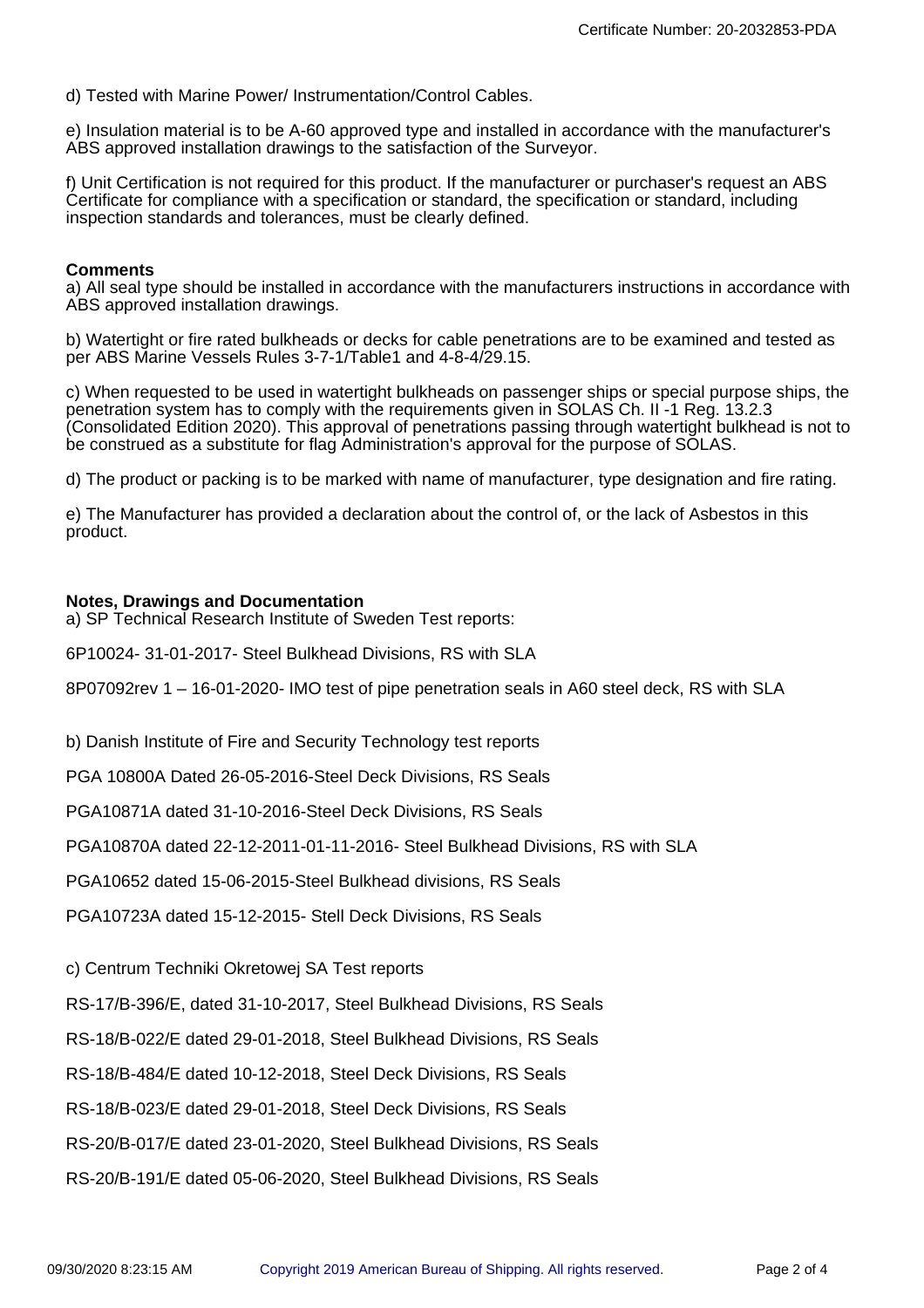d) Pressure test reports

DNV40007647-1, DNV Third Party Inspection Report, Dated 13 December 2011.

MLM010238, DNV Third Party Inspection Report, Dated 30 August 2001.

MLM020401, DNV Third Party Inspection Report, Dated 25 March 2002.

MLM030473-1 (RS X), DNV Third Party Inspection Report, Dated 27 January 2003.

N141EX8Z Rev 2, DNV Third Party Inspection Report, Dated 10 August 2017.

e)Drawings

1)S1558181 rev A for RS/RS OMD with Cable A-60 Class Steel BLKHD/DECK

2)S1558184 rev A for RS/RS OMD with Cable A-0 Class Steel BLKHD/DECK

3)S1558203 rev A for RS-Seal with SLA Sleeve and Cable A-60 Class Steel DECK/BLKHD

4)1558204 rev A for RS-Seal with SLA Sleeve and Cable A-0 Class Steel DECK/BLKHD

#### **Term of Validity**

This Product Design Assessment (PDA) Certificate remains valid until 28/Sep/2025 or until the Rules and/or Standards used in the assessment are revised or until there is a design modification warranting design reassessment (whichever occurs first).

Acceptance of product is limited to the "Intended Service" details prescribed in the certificate and as per applicable Rules and Standards.

This Certificate is valid for installation of the listed product on ABS units which exist or are under contract for construction on or previous to the effective date of the ABS Rules and standards applied at the time of PDA issuance. Use of the Product for non-ABS units is subject to agreement between the manufacturer and intended client.

#### **ABS Rules**

2020 ABS Rules for Building and Classing Marine Vessels: 1-1-4/7.7, 1-1-A3, 1-1-A4, 4-8-4/21.13, 4-8-4/29.15.

2020 ABS Rules for Conditions of Classification - Offshore Units and Structures 1-1-4/9.7, 1-1-A2, 1-1-A3.

2020 ABS Rules for Building and Classing Mobile Offshore Units 2020: 4-3-3/5.13.

#### **International Standards**

SOLAS Consolidated Edition 2020, Regulation 9.3.1 2010 FTP Code, Annex1, part 3 (2012 Edition)

# **EU-MED Standards**

NA

#### **National Standards** NA

#### **Government Standards**

This PDA conforms to Transport of Canada requirements.as per Transport Canada Policy Letter A8706-1 RDIMS#1961446

#### **Other Standards**